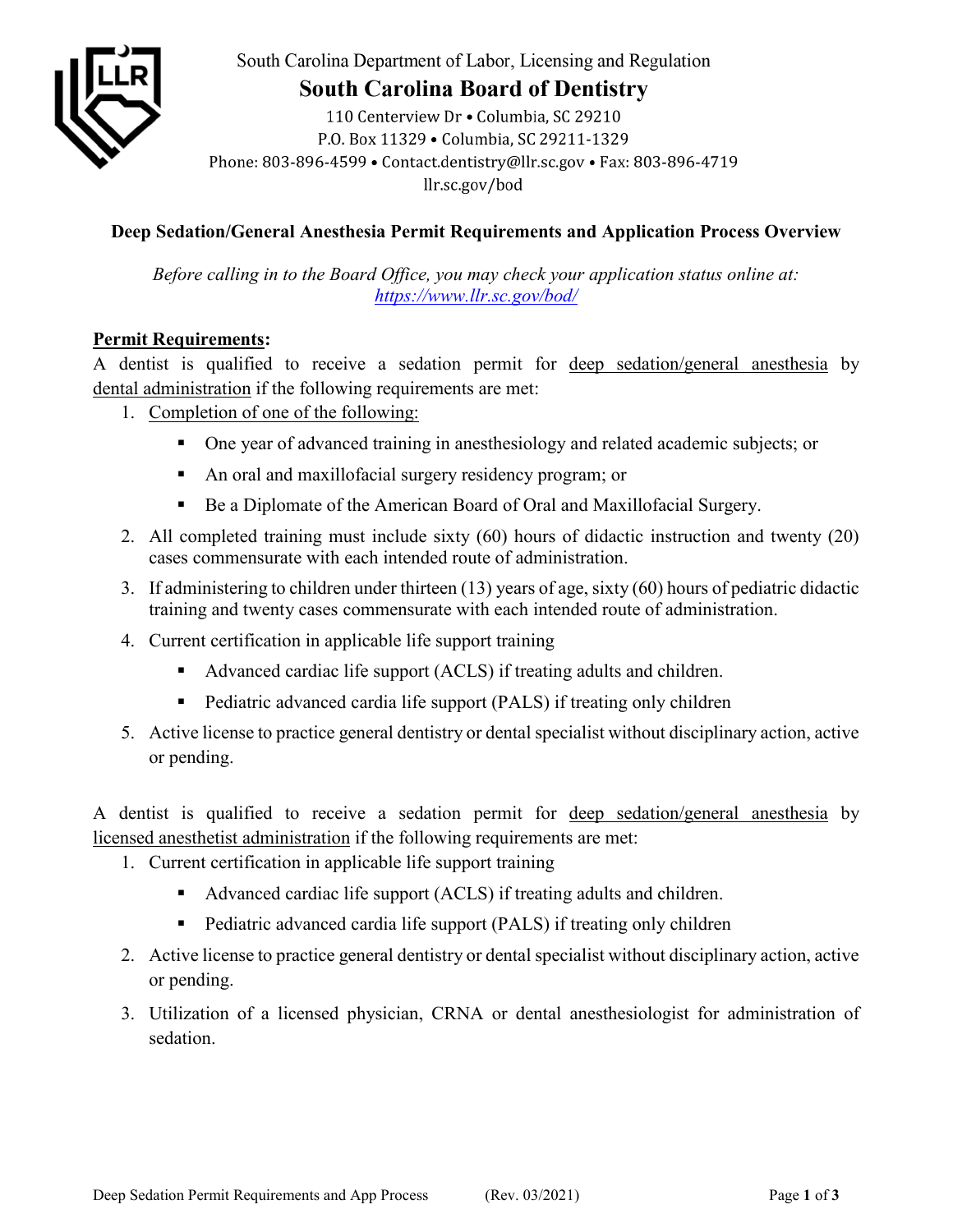### **Application Process:**

*Your application is good for one (1) year from the date of receipt. If all required information is not received within this one (1) year period; you must begin the application process from the beginning. This includes, but is not limited to, the application fee, transcripts, license verifications, etc.* 

- **1. Application** In addition to a completed application, the following must also be sent:
	- **Application Fee**: \$200 application fee must be submitted in order to transmit the application. (Fees are non-refundable and non-transferable) *A returned check fee of up to \$30, or an amount specified by law, may be assessed on all returned funds*.
	- **Identification:** 
		- Copy of your valid Driver's License, State Issued ID, Passport
	- **Life Support Training:** certification must be active and completed within the past two years
		- PALS certification if treating children.
		- ACLS certification if treating adults and children
	- **Education:** Hold an active South Carolina Oral Maxillofacial Specialty License or:
		- Verification of completion of one (1) year advanced training in anesthesiology from an ADA accredited program; or
		- Verification of Diplomate of the American Board of Oral and Maxillofacial Surgery status.
	- **Dental Office Staffing:** Copy of current CPR-BLS Certification for all staff providing direct, hands-on patient care. Certification must be active and completed within the immediate two years preceding application.
	- **Utilization of a licensed physician, CRNA or dental anesthesiologist:** Administration of sedation or anesthesia in a dentist's office by a licensed physician, CRNA or dental anesthesiologist, must provide a copy of their active SC and current ACLS or PALS certification.
- **2. Inspection:** All facilities listed on the application for sedation permit must pass inspection prior to permit issuance.
	- Once an application for sedation permit is approved, agency inspectors will be notified and the listed offices will be contacted for a scheduled inspection. Failure to pass the initial inspection will result in a re-inspection within thirty (30) days. Applicants who fail to pass the second inspection for non-compliance or exceeding thirty (30) days, or require multiple rescheduling of an inspection greater than three (3) times will be charged at a rate of \$75 per hour (including travel time) for each subsequent inspection.
	- All applicant facilities must meet the requirements as outlined in South Carolina Code § 40-15-410. Required equipment must be on-site at the time of inspection and remain at the facility during operation. Removal of equipment from the facility post-inspection may result in revocation of sedation permit and additional Board action. Additional equipment brought in by licensed professionals is allowed per the licensed individuals practice act and DHEC regulations.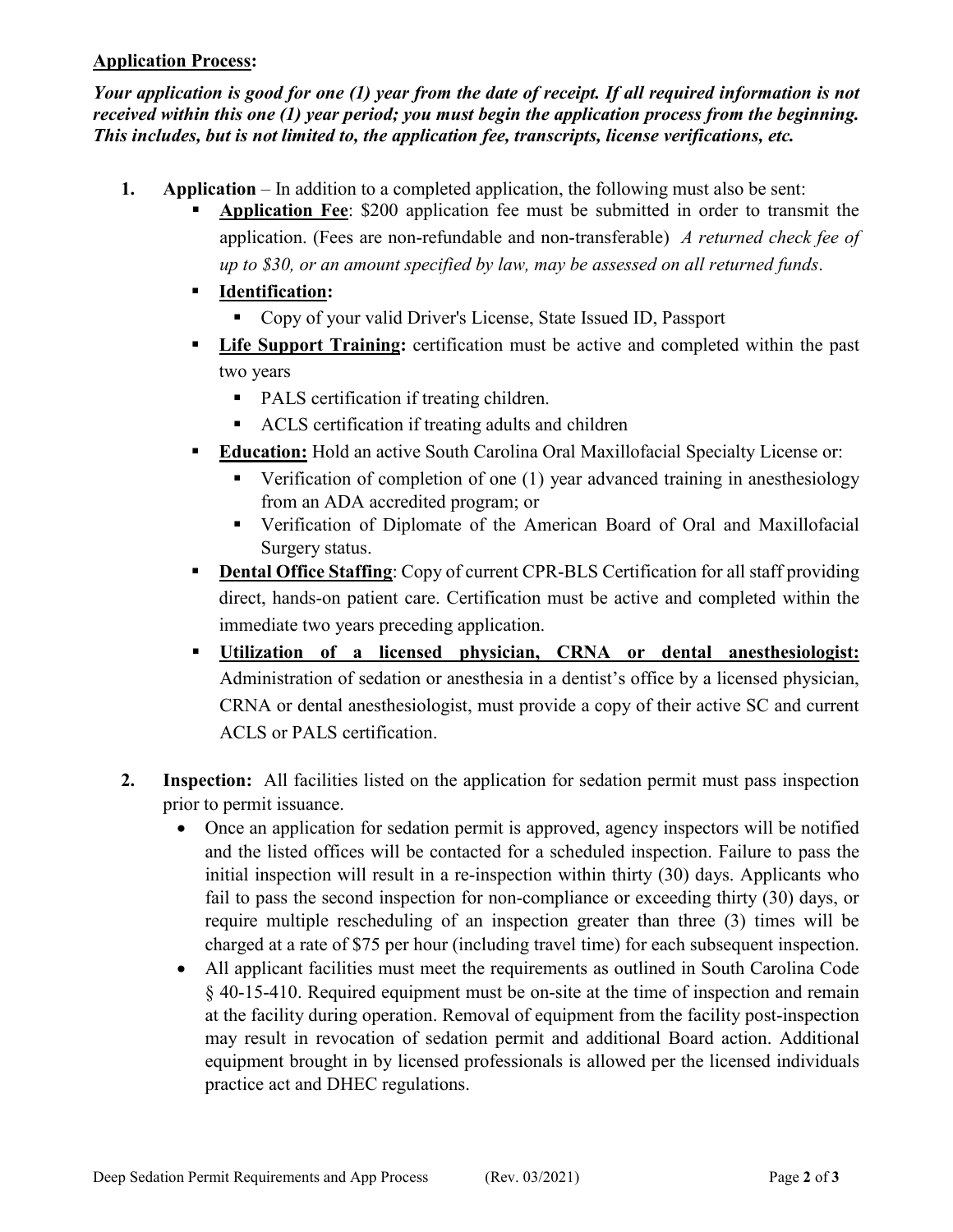- To offer deep sedation/general anesthesia, a facility must have the following equipment and drugs available:
	- A positive-pressure oxygen delivery system suitable for patient(s) being treated
	- $\blacksquare$  Inhalation equipment with fail-safe system with either
		- A functioning devices that prohibits delivery of less than thirty (30) percent oxygen; or
		- In-line oxygen analyzer with audible alarm
		- Scavenging system when gasses other than oxygen is used
	- Intravenous access establishing equipment
	- Advanced airway management equipment and drugs
	- Advanced cardiac life support and drug reversal agents
	- A capnograph with an inspired agent analysis monitor if volatile anesthetics agents are used
	- Resuscitation medications and appropriate defibrillator immediately available
	- EKG equipment
	- Chair or table to allow for the performance of CPR on patients
- **3.** Upon a passed inspection, board staff will mail a sedation permit listing the permitted dentist(s). Sedation permits must be displayed in the facilities office. Dentists not listed on the sedation permit or practicing in facilities without valid sedation permit may not offer sedation beyond local anesthesia, nitrous oxide/oxygen, minimal sedation or any combination thereof. Licensed dentist found to be offering moderate sedation or deep sedation/general anesthesia without a valid sedation permit will be subject to board action.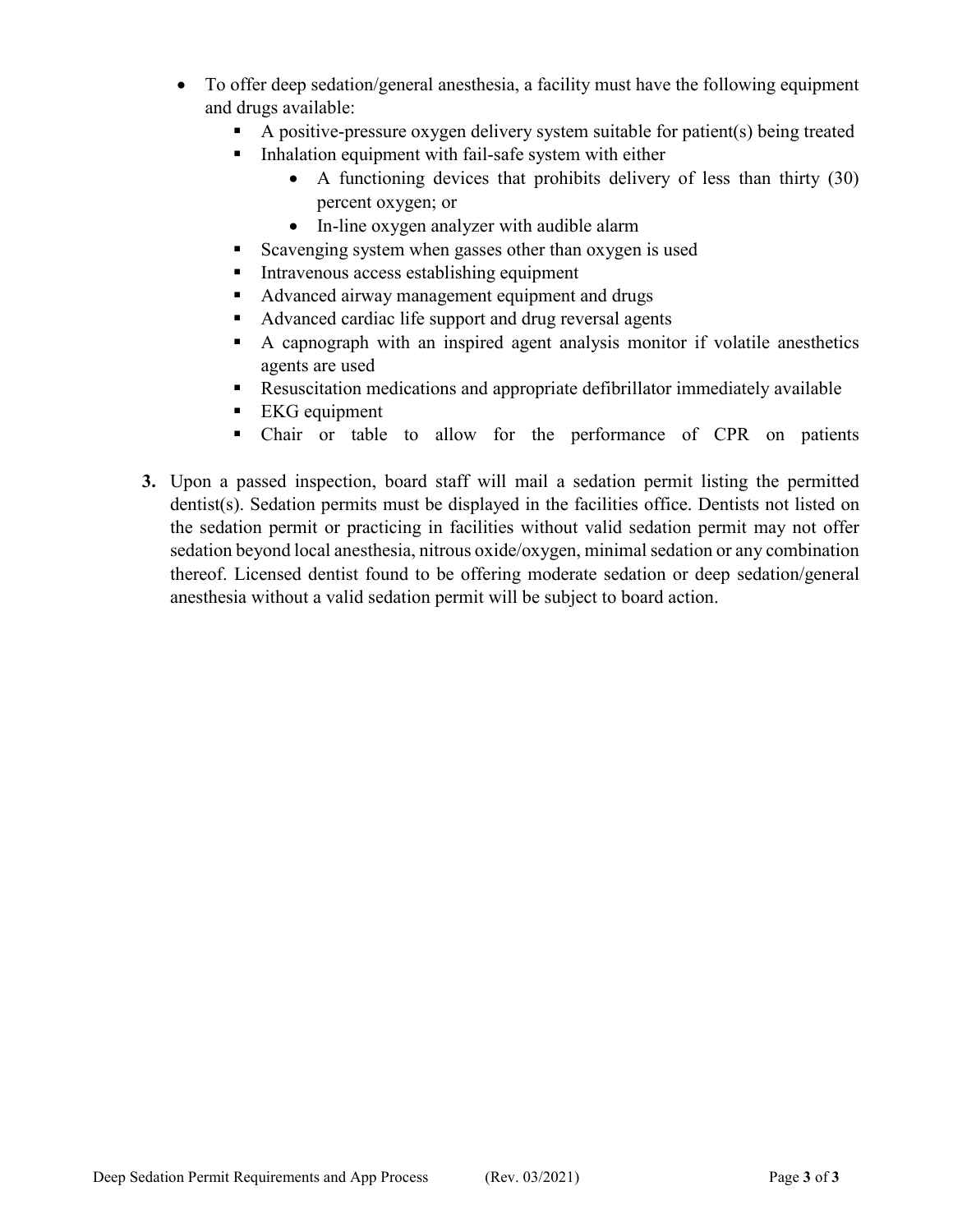

South Carolina Department of Labor, Licensing and Regulation

# **South Carolina Board of Dentistry**

110 Centerview Dr · Columbia, SC 29210 P.O. Box 11329 . Columbia. SC 29211-1329 Phone: 803-896-4599 • Contact.dentistry@llr.sc.gov • Fax: 803-896-4719 llr.sc.gov/bod

## **DEEP SEDATION/GENERAL ANESTHESIA PERMIT APPLICATION**

### **Submit the following with your application to the address above:**

- Check or money order only, in the amount of \$200 made payable to SC Board of Dentistry (Fees are nonrefundable). A returned check fee of up to \$30, or an amount specified by law, may be assessed on all returned funds. CASH IS NOT ACCEPTED.
- Copy of your valid Driver's License, State Issued ID, Passport
- Copy of current<sup>[\\*](#page-3-0)</sup> life support training:
	- o PALS Certification if treating children
	- o ACLS Certification if treating adults and children
- Hold an active South Carolina Oral Maxillofacial Specialty License or:
	- o Verification of completion of one (1) year advanced training in anesthesiology from an ADA accredited program; or
	- o Verification of Diplomate of the American Board of Oral and Maxillofacial Surgery status.
- Copy of current\* CPR-BLS Certification for all staff providing patient care.
- If utilizing a physician anesthesiologist, CRNA or dental anesthesiologist, a copy of the active SC license and current\* ACLS or PALS certification must be included.

|                                                              | Deep Sedation/General Anesthesia being administered to: (check one)                                                                                                                                                            |  |  |
|--------------------------------------------------------------|--------------------------------------------------------------------------------------------------------------------------------------------------------------------------------------------------------------------------------|--|--|
| children only                                                | adults only $\Box$ BOTH adults and children                                                                                                                                                                                    |  |  |
| Type of administration: (check one)                          |                                                                                                                                                                                                                                |  |  |
| Dentist Administration   Licensed Anesthetist Administration |                                                                                                                                                                                                                                |  |  |
|                                                              |                                                                                                                                                                                                                                |  |  |
|                                                              | Licensee Name: Name: Name: Name: Name: Name: Name: Name: Name: Name: Name: Name: Name: Name: Name: Name: Name: Name: Name: Name: Name: Name: Name: Name: Name: Name: Name: Name: Name: Name: Name: Name: Name: Name: Name: Nam |  |  |
|                                                              |                                                                                                                                                                                                                                |  |  |
|                                                              |                                                                                                                                                                                                                                |  |  |
|                                                              | (Street/PO BOX, City, State, Zip)                                                                                                                                                                                              |  |  |
| Business Address:                                            |                                                                                                                                                                                                                                |  |  |
|                                                              | (Street, City, State, Zip)                                                                                                                                                                                                     |  |  |
|                                                              |                                                                                                                                                                                                                                |  |  |
|                                                              |                                                                                                                                                                                                                                |  |  |

<span id="page-3-0"></span>\* *"Current" means the certification course has been taken within two years immediately preceding application. South Carolina Code § 40-15-400(A).*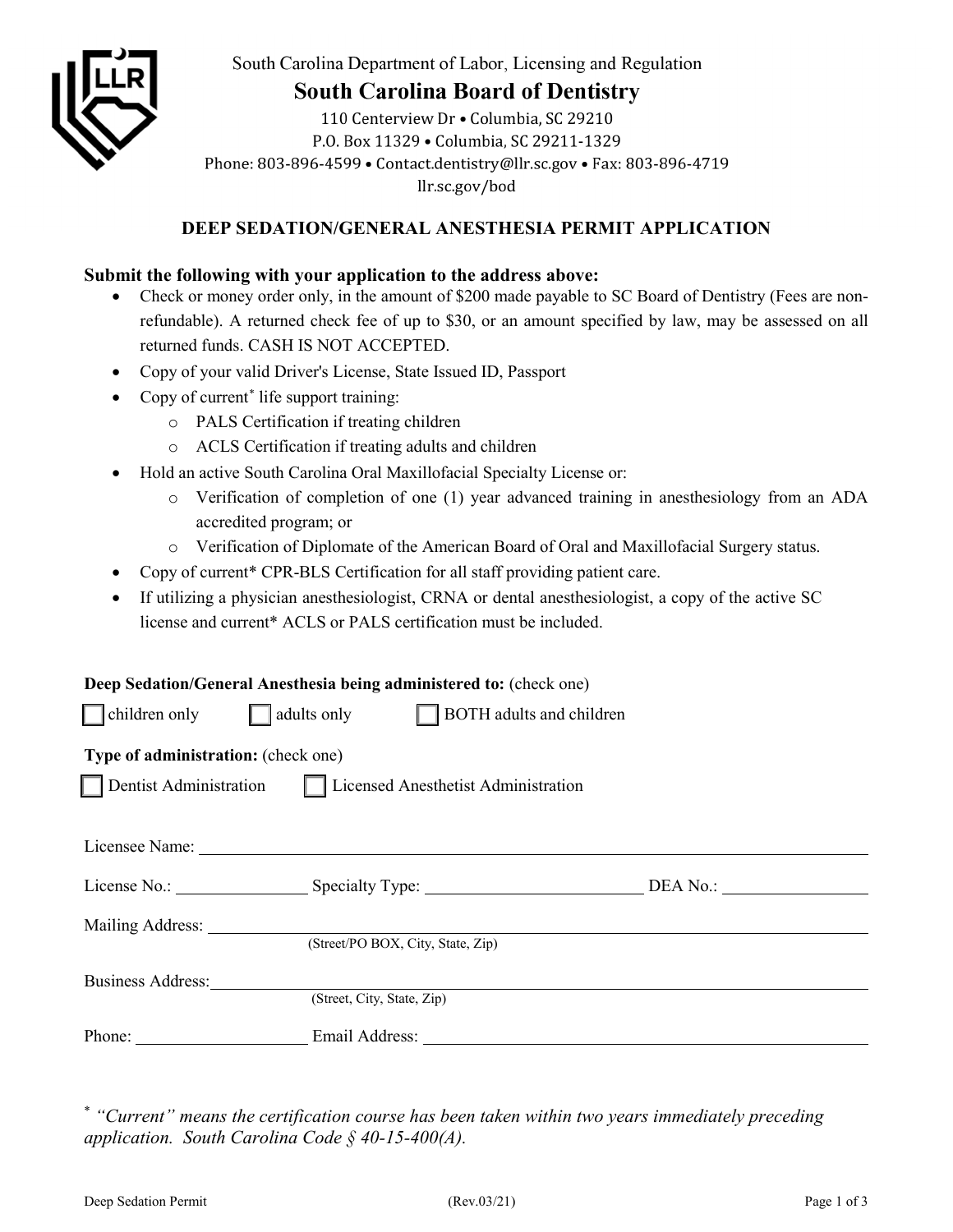#### **PRACTICE LOCATION(S):** *Attach additional sheets if needed*

| <b>First Location</b>                                                                                                                                                                                                          |                                           |                                                           |  |
|--------------------------------------------------------------------------------------------------------------------------------------------------------------------------------------------------------------------------------|-------------------------------------------|-----------------------------------------------------------|--|
|                                                                                                                                                                                                                                |                                           |                                                           |  |
| Physical Office Address: New York 1988.                                                                                                                                                                                        |                                           |                                                           |  |
| Email: Phone: Phone: Phone: Phone: Phone: Phone: Phone: Phone: Phone: Phone: Phone: Phone: Phone: Phone: Phone: Phone: Phone: Phone: Phone: Phone: Phone: Phone: Phone: Phone: Phone: Phone: Phone: Phone: Phone: Phone: Phone |                                           |                                                           |  |
| <b>STAFF NAME</b>                                                                                                                                                                                                              | <b>PROFESSIONAL</b><br><b>CREDENTIALS</b> | <b>EXPIRATION DATE OF</b><br><b>CPR-BLS CERTIFICATION</b> |  |
|                                                                                                                                                                                                                                |                                           |                                                           |  |
|                                                                                                                                                                                                                                |                                           |                                                           |  |
|                                                                                                                                                                                                                                |                                           |                                                           |  |
| If applicable:                                                                                                                                                                                                                 |                                           |                                                           |  |
|                                                                                                                                                                                                                                |                                           |                                                           |  |
| <b>Second Location</b>                                                                                                                                                                                                         |                                           |                                                           |  |
|                                                                                                                                                                                                                                |                                           |                                                           |  |
|                                                                                                                                                                                                                                |                                           |                                                           |  |
|                                                                                                                                                                                                                                |                                           |                                                           |  |
| <b>STAFF NAME</b>                                                                                                                                                                                                              | <b>PROFESSIONAL</b><br><b>CREDENTIALS</b> | <b>EXPIRATION DATE OF</b><br><b>CPR-BLS CERTIFICATION</b> |  |
|                                                                                                                                                                                                                                |                                           |                                                           |  |
|                                                                                                                                                                                                                                |                                           |                                                           |  |
|                                                                                                                                                                                                                                |                                           |                                                           |  |
|                                                                                                                                                                                                                                |                                           |                                                           |  |

If applicable:

Licensed Physician/CRNA/Anesthesiologist Name or Company:

Phone: Email: